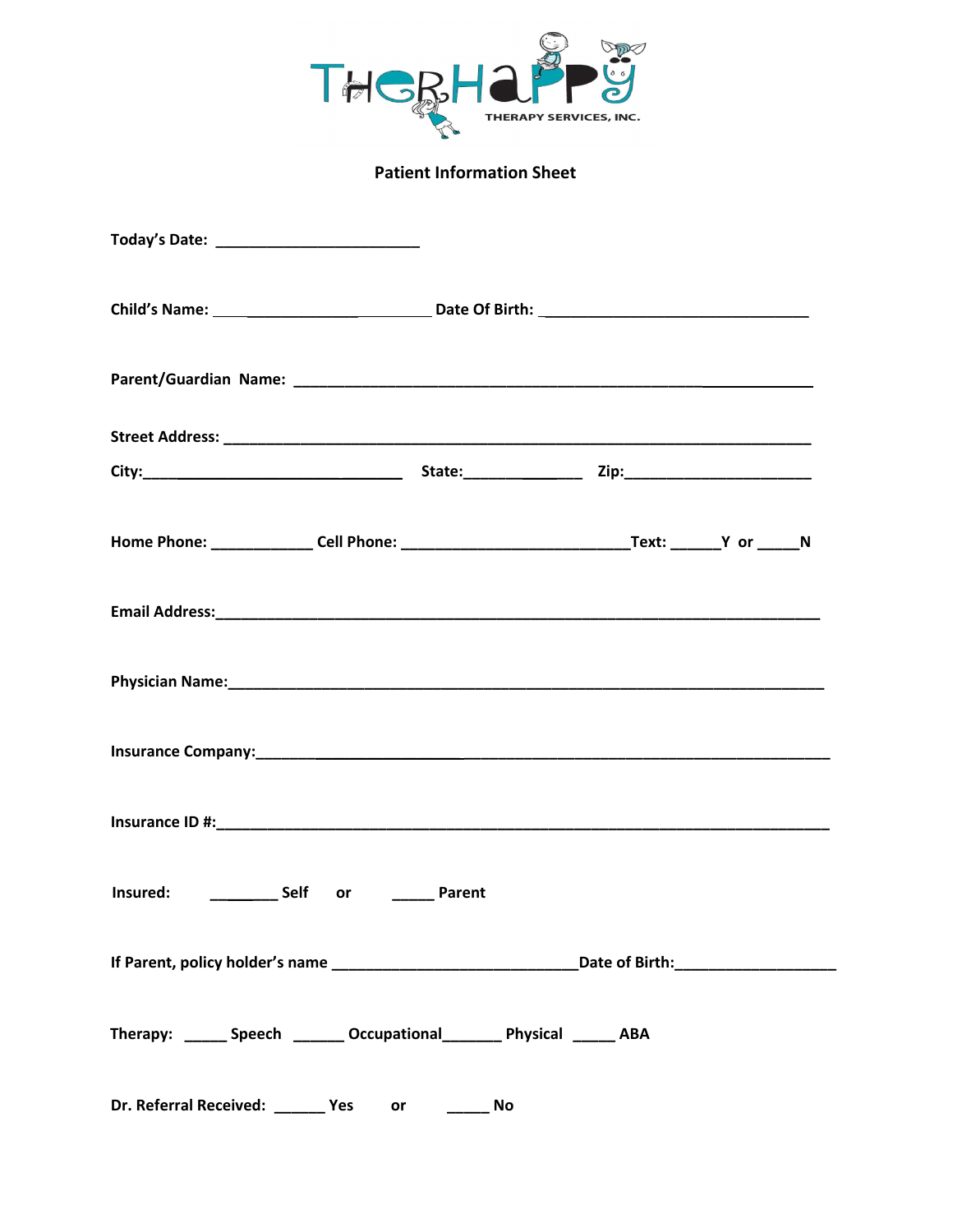

| 1. |                                                                                                       |  |                                                  |                                      |                              | <b>PATIENT'S MEDICAL HISTORY AND PHYSICIAN'S STATEMENT</b> |                                                                                      |                             |
|----|-------------------------------------------------------------------------------------------------------|--|--------------------------------------------------|--------------------------------------|------------------------------|------------------------------------------------------------|--------------------------------------------------------------------------------------|-----------------------------|
| 2. |                                                                                                       |  |                                                  |                                      |                              |                                                            |                                                                                      |                             |
| 3. |                                                                                                       |  |                                                  |                                      |                              |                                                            |                                                                                      |                             |
| 4. |                                                                                                       |  |                                                  |                                      |                              |                                                            |                                                                                      |                             |
| 5. |                                                                                                       |  |                                                  |                                      |                              |                                                            |                                                                                      |                             |
| 5. |                                                                                                       |  |                                                  |                                      |                              |                                                            |                                                                                      |                             |
| 6. |                                                                                                       |  |                                                  |                                      |                              |                                                            |                                                                                      |                             |
| 7. |                                                                                                       |  |                                                  |                                      |                              |                                                            |                                                                                      |                             |
| 8. |                                                                                                       |  |                                                  |                                      |                              |                                                            |                                                                                      |                             |
|    | 9. Shunt present: _______ Yes ______ No Date of last revision(s) __________________________________   |  |                                                  |                                      |                              |                                                            |                                                                                      |                             |
|    |                                                                                                       |  |                                                  |                                      |                              |                                                            |                                                                                      |                             |
|    | 12. Mobility: Independent Ambulation: ___Yes ___No Assisted Ambulation: ___Yes ___No                  |  |                                                  |                                      |                              |                                                            |                                                                                      |                             |
|    | Wheelchair:: ___ Yes ___ No                                                                           |  |                                                  |                                      |                              |                                                            |                                                                                      |                             |
|    | 13. Please indicate current or past difficulties in the following systems/areas, including surgeries: |  |                                                  |                                      |                              |                                                            |                                                                                      |                             |
|    | Auditory                                                                                              |  |                                                  | $\rule{1em}{0.15mm}$ Yes ________ No | Circulatory                  |                                                            | $\frac{1}{\sqrt{1-\frac{1}{2}}}\text{Yes } \frac{1}{\sqrt{1-\frac{1}{2}}}\text{No }$ |                             |
|    | Visual                                                                                                |  |                                                  | $\rule{1em}{0.15mm}$ Yes ________ No |                              | Integumentary/Skin ______ Yes ______ No                    |                                                                                      |                             |
|    | <b>Tactile Sensation</b>                                                                              |  | $\rule{1em}{0.15mm}$ Yes $\rule{1em}{0.15mm}$ No |                                      | Immunity                     |                                                            | $\frac{1}{2}$ Yes $\frac{1}{2}$ No                                                   |                             |
|    | Speech                                                                                                |  | Yes                                              | $\overline{\phantom{0}}$ No          | Pulmonary                    |                                                            | Yes                                                                                  | $\overline{\phantom{0}}$ No |
|    | Cardiac<br>Muscular                                                                                   |  | Yes<br>Yes                                       | No<br>No                             | Neurologic<br><b>Balance</b> |                                                            | Yes<br>Yes                                                                           | No<br>No                    |
|    | Orthopedic                                                                                            |  | Yes                                              | No                                   | Allergies                    |                                                            | Yes                                                                                  | No                          |
|    | Learning Disability                                                                                   |  | Yes                                              | No                                   | Cognitive                    |                                                            | Yes                                                                                  | No                          |
|    | Emotional/Psychological<br>Other                                                                      |  | Yes                                              | No                                   | Pain                         |                                                            | Yes                                                                                  | No                          |

implementation of hippotherapy treatment.

| Name/Title          | MD   | DO                  | ΝP    | PА | Other    |  |
|---------------------|------|---------------------|-------|----|----------|--|
| Signature           |      | Date:               |       |    |          |  |
| Address:            | Citv |                     | State |    | Zip Code |  |
| <b>Phone Number</b> |      | License/UPIN Number |       |    |          |  |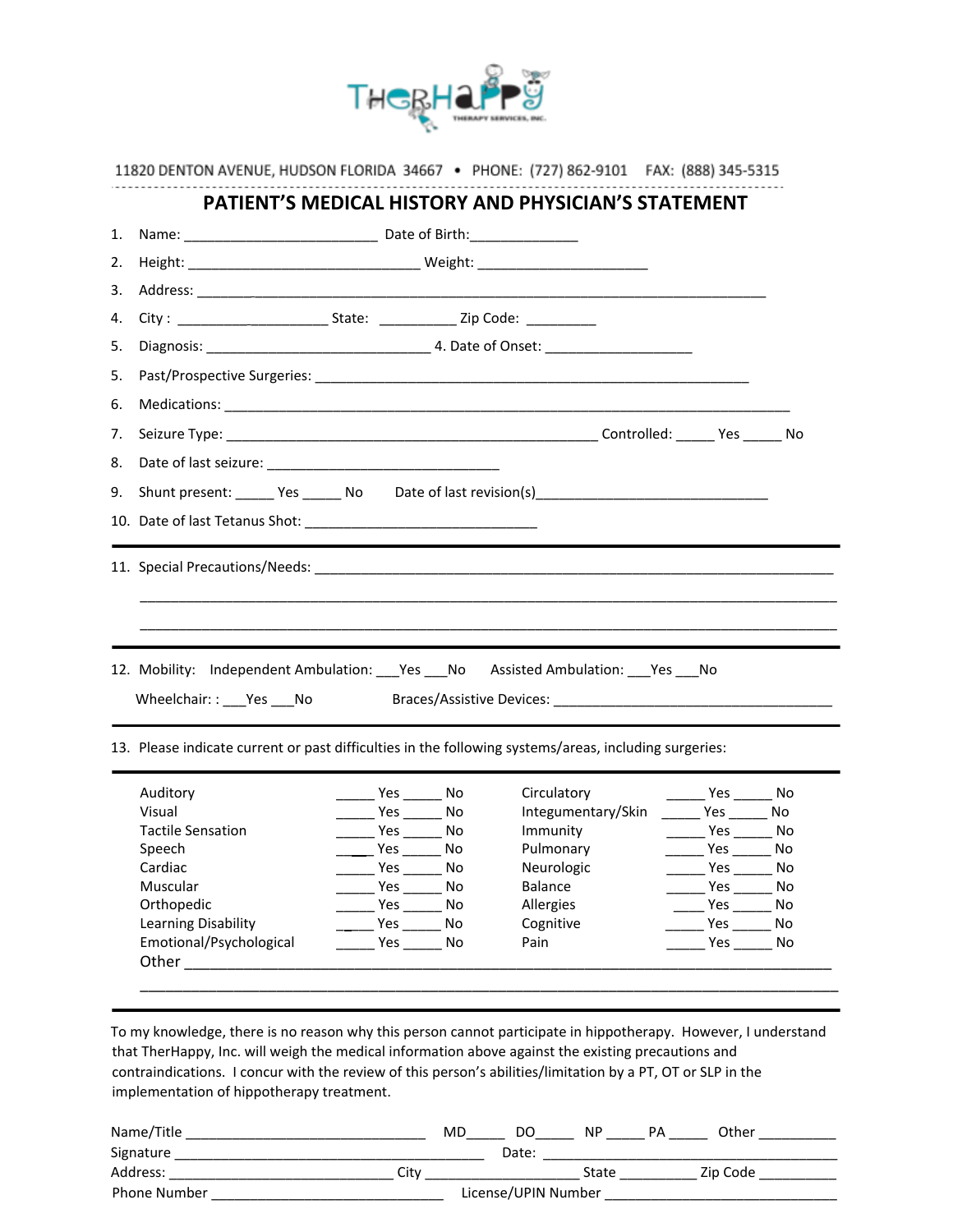

### **11820 Denton Ave, Hudson, FL 34667 phone: 727.862.9101 fax: 888.345.5315**

#### ....................................................................................................................................................... **PHYSICIAN REQUEST FOR PARTICIPATION IN HIPPOTHERAPY**

Dear Physician: Date:

Your Patient, \_\_\_\_\_\_\_\_\_\_\_\_\_\_\_\_\_\_\_\_\_\_\_\_\_\_\_\_\_\_, is \_\_\_\_\_\_ interested in participating in hippotherapy;

\_\_\_\_ interested in continuing to participate in hippotherapy.

In order to safely provide this service, our program requests that you complete/update the attached Medical History and Physician's Statement form. Please note that the following conditions may suggest precautions or contraindications to hippotherapy. Therefore, when completing this form, please note whether these conditions are present and to what degree.

| <b>Medical/Psychological</b> |
|------------------------------|
|                              |

Atlantoaxial Instability (include neurologic symptoms) Allergies

| Coxa Arthrosis                               | Animal Abuse                                      |
|----------------------------------------------|---------------------------------------------------|
| <b>Cranial Deficits</b>                      | Physical/Sexual/Emotional Abuse                   |
| Heterotopic Ossification/Myositis Ossificans | <b>Blood Pressure Control</b>                     |
| Osteoporosis                                 | Exacerbations of medical conditions               |
| Pathologic Fractures                         | <b>Fire Settings</b>                              |
| Spinal Fusion/Fixation                       | <b>Heart Conditions</b>                           |
| Spinal Instability/Abnormalities             | Hemophilia                                        |
| <b>Neurologic</b>                            | Migraines                                         |
| Hydrocephalus/Shunt                          | Peripheral Vascular Disease                       |
| Seizure                                      | Respiratory Compromise                            |
| Spina Bifida                                 | <b>Recent Surgeries</b>                           |
| <b>Tethered Cord</b>                         | Substance Abuse                                   |
| Hydromyelia                                  | <b>Thought Control Disorders</b>                  |
| Chiari II malformation                       | Weight Control Disorder                           |
| Other:                                       | Poor endurance                                    |
| Age-under 2 years                            | Skin breakdown                                    |
| Indwelling Catheter                          | Medications-i.e. side effects of photosensitivity |

Thank you very much for your assistance. If you have any questions or concerns regarding this patient's participation in hippotherapy, please feel free to contact me at the address/telephone number as above.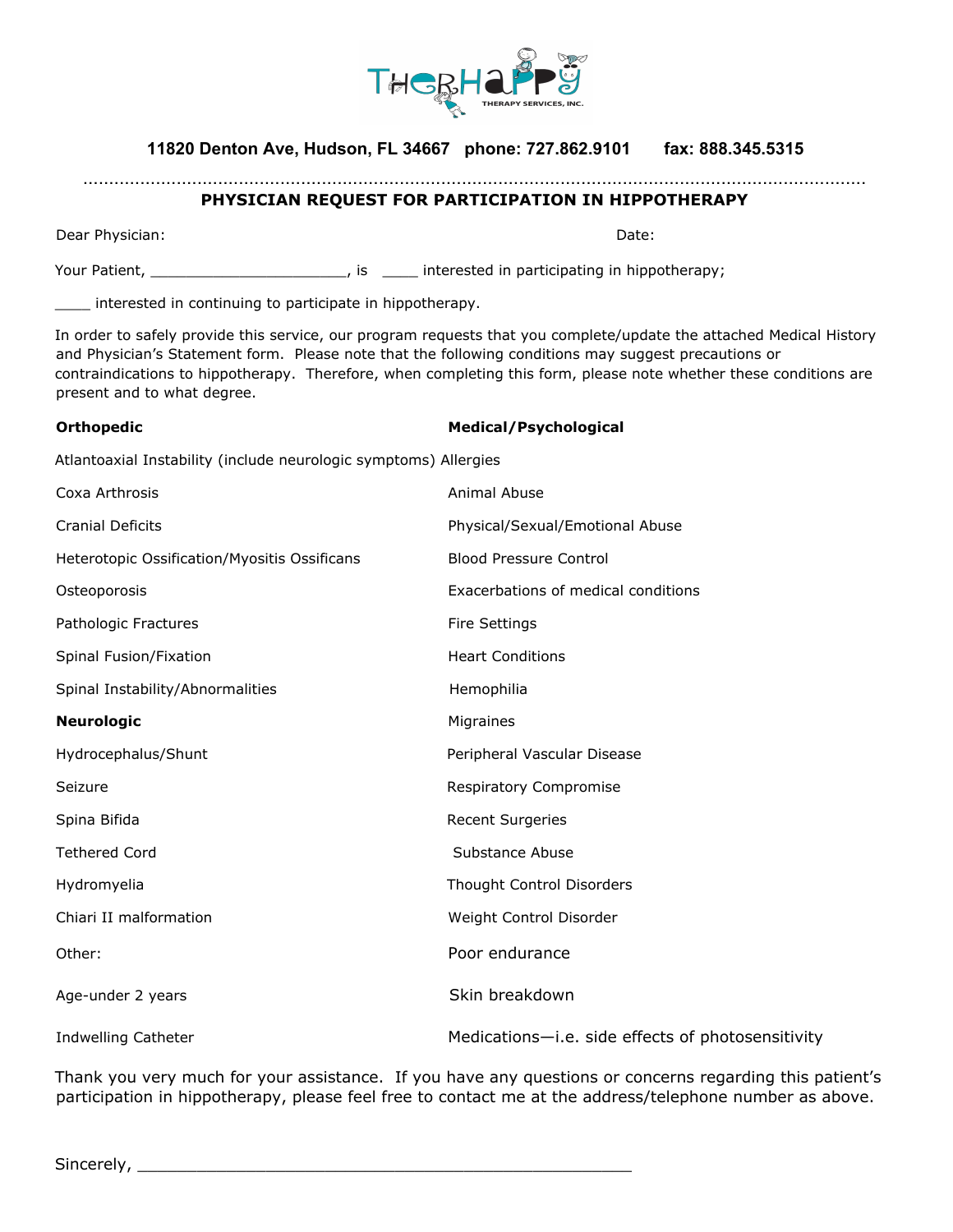

**11820 Denton Avenue, Hudson FL 34667 phone: 727.862.9101 fax: 888.345.5315**

### **PATIENT'S AUTHORIZATION FOR EMERGENCY MEDICAL TREATMENT**

.......................................................................................................................................................

| Health Insurance Co: Policy # _______  |  |  |  |
|----------------------------------------|--|--|--|
|                                        |  |  |  |
|                                        |  |  |  |
| In the event of an emergency, contact: |  |  |  |
|                                        |  |  |  |
|                                        |  |  |  |
|                                        |  |  |  |

In the event that an emergency medical aid/treatment is required due to illness or injury during the process of receiving services, or while being on the property of the agency, and the above cannot be reached, I authorize **TherHappy** to:

- 1. Secure and retain medical treatment and transportation if needed
- 2. Release participant records upon request to the authorized individual or agency involved in the medical emergency treatment.

#### **CONSENT PLAN**

This authorization includes x-rays, surgery, hospitalization, medication and nay treatment procedure deemed 'life saving' by the physician. This provision will only be invoked if the person(s) above is/are unable to be reached.

Consent signature: \_\_\_\_\_\_\_\_\_\_\_\_\_\_\_\_\_\_\_\_\_\_\_\_\_\_\_\_\_\_\_\_ Date: \_\_\_\_\_\_\_\_\_\_\_\_\_\_\_\_\_\_\_ (Patient, Parent or Legal Guardian, Signed in the presence of **TherHappy** staff)

### **NON-CONSENT PLAN**

I do not give my consent for emergency medical treatment/aid in the case of illness or injury during the process of receiving services or while being on the property of the agency. In the event that emergency treatment/aid is required, I wish the following procedures to take place:

Non-consent signature: \_\_\_\_\_\_\_\_\_\_\_\_\_\_\_\_\_\_\_\_\_\_\_\_\_ Date: \_\_\_\_\_\_\_\_\_\_\_\_\_\_\_\_\_\_

(Patient, Parent or Legal Guardian, Signed in the presence of **TherHappy** staff)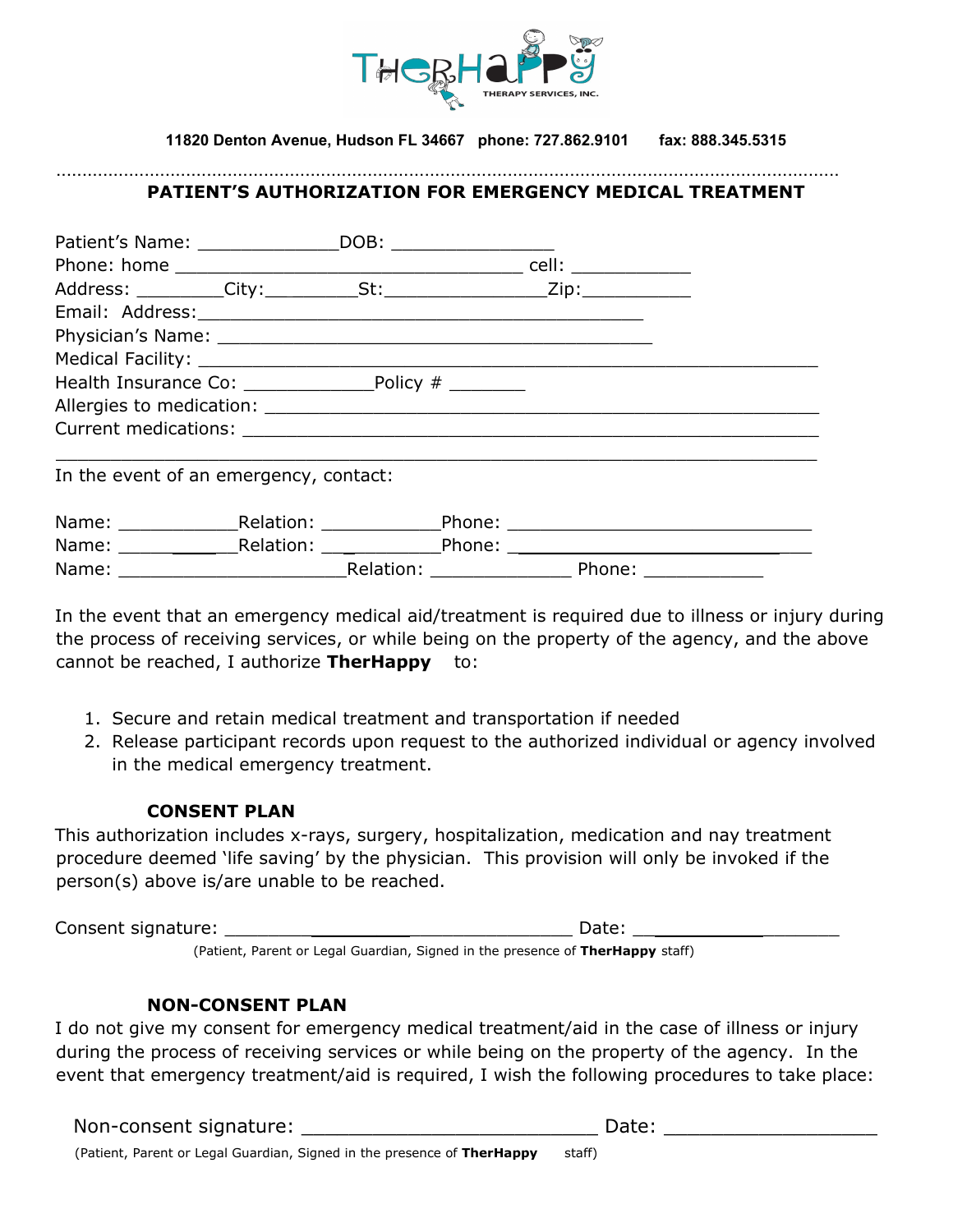

**11820 Denton Ave, Hudson, FL 34667 phone: 727.862.9101 fax: 888.345.5315** .......................................................................................................................................................

## **CONSENT FOR TREATMENT AND RELEASE OF LIABILITY**

All forms must be completed and submitted by the parent/legal guardian prior to participation in hippotherapy. If the patient is of legal age and mentally competent, he/she may complete the forms without parent's or guardian's signature.

Although every effort will be made to avoid accident or injury, NO LIABILITY can be accepted by any of the organizations concerned including *TherHappy* , its officers, trustees, agents, employees, each and every one of its members and associates, and the property owners upon whose land the hippotherapy sessions are conducted.

I request and consent to treatment that may include hippotherapy and I have discussed this with my child's doctor. I understand that no liability can be accepted by any of the organizations concerned with this therapy, including *TherHappy* and the physician.

| Signature: | $\mathsf{a}$ to |
|------------|-----------------|
|            |                 |

Dated signatures of parent/guardian or patient of legal age must be included.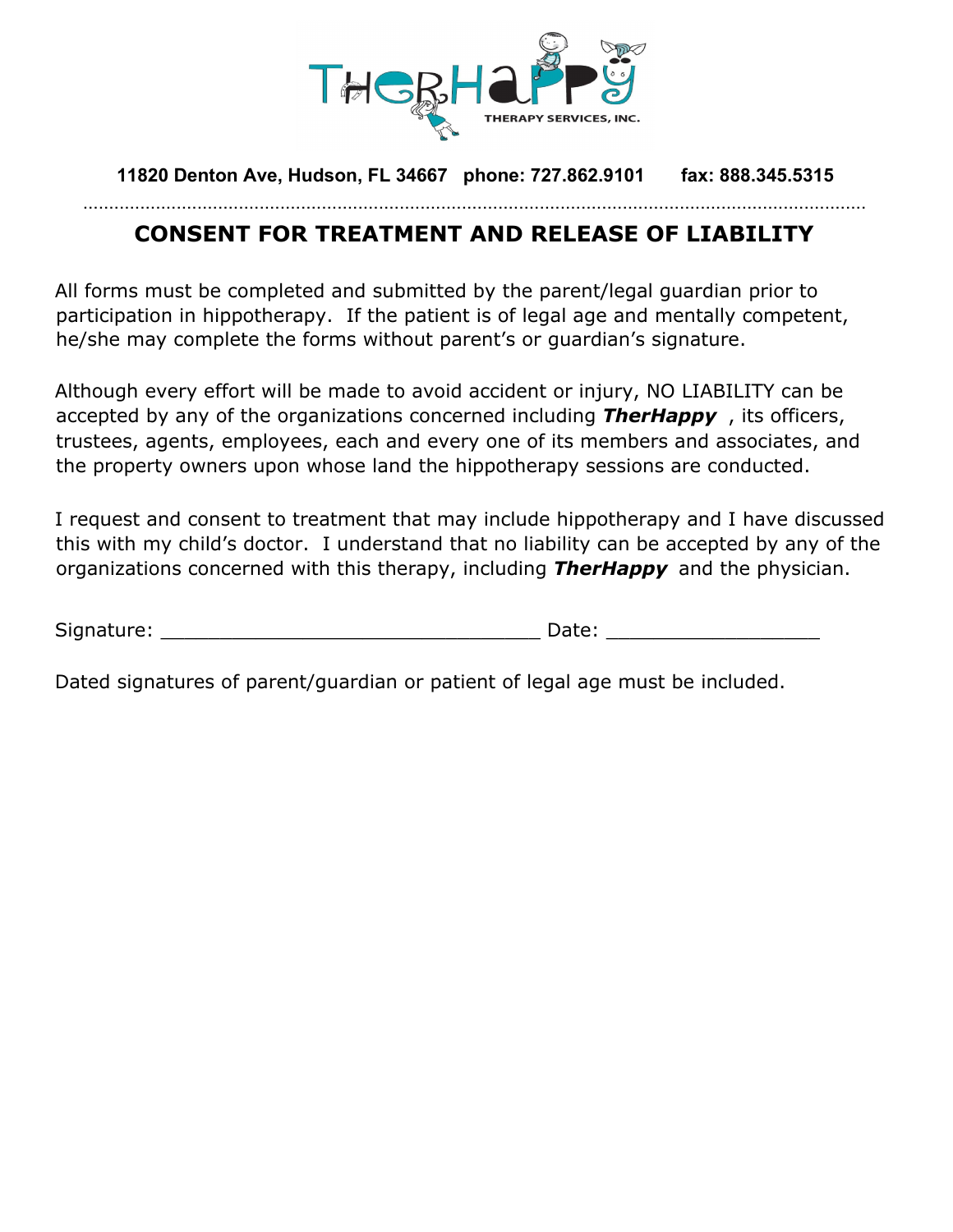## **RELEASE OF LIABILITY WARNING**

## UNDER FLORIDA LAW, AN EQUINE ACTIVITY SPONSOR OR EQUINE PROFESSIONAL IS NOT RESPONSIBLE FOR AN INJURY TO OT THE DEATH OF A PARTICIPANT IN EQUINE ACTIVITIES RESULTING FROM THE INHERENT RISK OF EQUINE ACTIVITIES.

This release from liability is made and entered into this  $\qquad \qquad$  day of  $\qquad \qquad$ , 20  $\qquad \qquad$ ; by and between "Manager" on behalf of "Chad and Andrea Clark" and "TherHappy Therapy Services, Inc., and \_\_\_\_\_\_\_\_\_\_\_, hereinafter designated "Rider/ Guest" (which shall include Patients, their Parents, and Siblings, Guests, Boarders, and any and all licensees or invitees of TherHappy Therapy Services, Boarders, and any and all licensees or any other individuals who come about upon the property for any other purpose); and \_\_\_\_\_\_\_\_\_\_\_\_, parent or guardian of "Rider/ Patient/ Guest" is a minor.

IN CONSIDERATION of being permitted (1) to have access to the stall areas; and/ or (2) to have access to the riding areas of said premises; and/ or (3) to enjoy the use of the riding areas of said premises, either on the undersigned's horse or any boarded on the property; and/ or (4) to be accompanied by guests or to accompany boarders in such areas of the said premises, and/ or to have any training performed upon a horse, Rider, Guest herein duly and freely acknowledges and consents with full knowledge and expressly agrees as follows:

- 1. Rider/ Guest is responsible for full and complete insurance coverage of all types on his/ her horse, his/ her personal property, and himself/ herself.
- 2. Rider/ Guest understands that there are inherent risks in and around horses and equine activities and further that horses are often unpredictable and can be dangerous despite any training which a horse might have.
- 3. The property that you are riding on is predominantly woods and wildlife and the Rider/Guest is responsible for injuries to himself/ herself or property damage as a result of, BUT NOT LIMITED TO, any of the following: Insects, holes made by wildlife, snakes, trees, bushes, poisonous plants, or any other natural element or wild animal.
- 4. Rider/ guest agrees to assume any and all risks involved in or arising from rider/ guest use of or presence upon manager's property and facilities including without limitation, but not limited to: the risks of death, bodily injury, property damage, falls, kicks, bites, collisions with vehicles, horses or stationary objects, fire or explosion, the unavailability of emergency medical care, and/ or the negligence and/ or deliberate act of another person.
- 5. Rider/ guest agrees to hold harmless manager and all successors, assign, subsidiaries, franchises, affiliates, officers, directors, employees and agents and specifically I, Andrea Clark and/ or Chad Clark and/ or TherHappy Therapy Services, jointly or severally, and agrees not to make any claim against them or sue them on account of or in connection with any claim, causes of action, injuries, damages, costs or expenses arising out of rider/ guest use of or presence upon manager's property and facilities, including without limitation, those based on death, bodily injury, property damage, including consequential damages.
- 6. Rider/ Guest agrees to indemnify and defend Manager and all successors, assigns, subsidiaries, franchises, affiliates, officers, directors, employees, and agents specifically I. Andrea Clark and/ or Chad Clark, jointly or severally, against and hold harmless from, any and all claims, causes or actions, judgments, costs or expenses, including attorney's fees, which in any way arise from Rider/ Guest's use of or presence upon the Manager's property and facilities. Rider/ Guest acknowledges receipt of Manager's "Rules and Regulations" and consents to abide by them.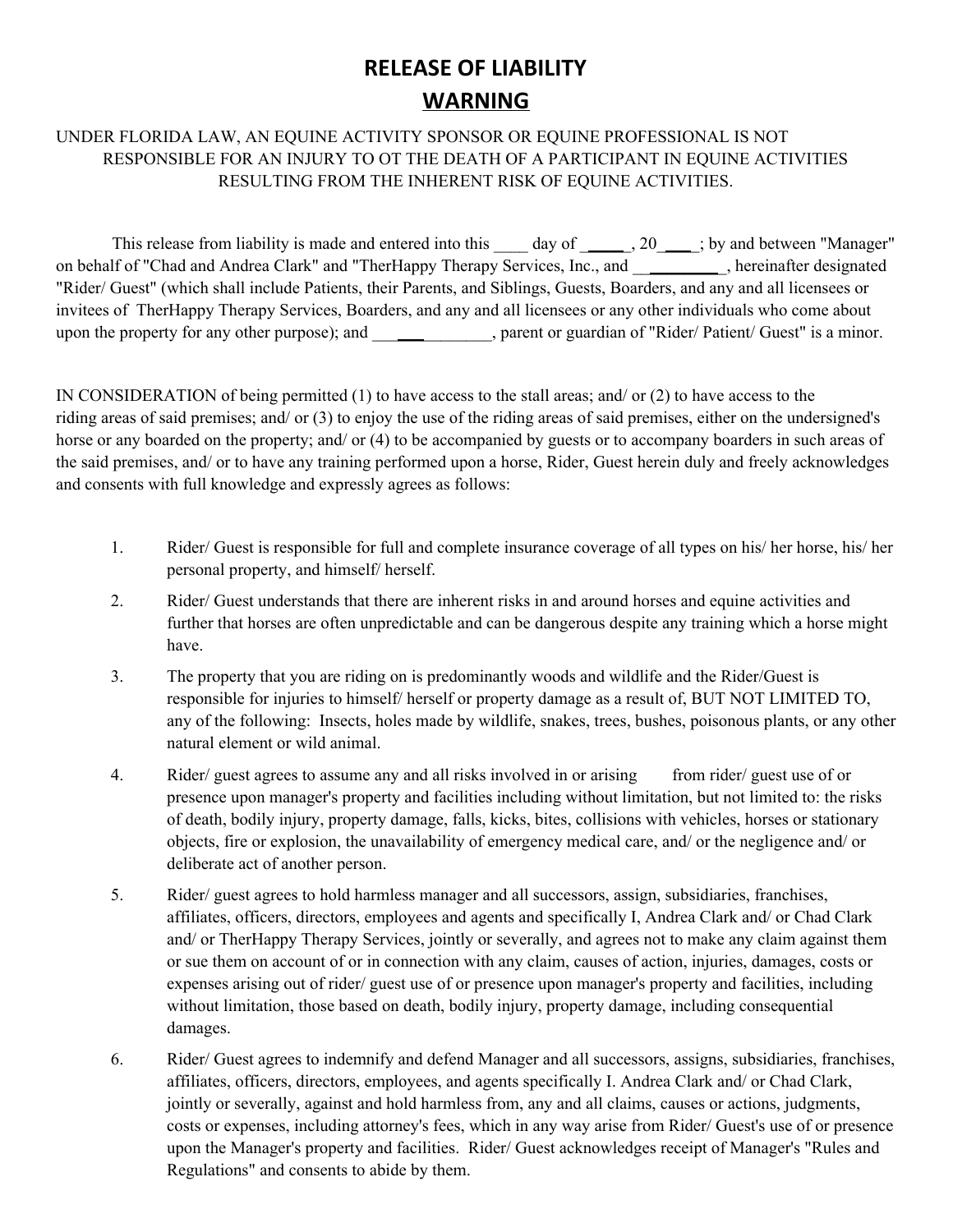## **AGREEMENT AND RELEASE FROM LIABILITY CONTRACT**

#### **PLEASE READ THIS DOCUMENT CAREFULLY**

This AGREEMENT AND RELEASE FROM LIABILITY is entered into on this  $\qquad$  day of  $\qquad$ , in the year  $\qquad$ , by and between Andrea and Chad Clark and TherHappy Therapy Services, Inc. (OWNER) and \_\_\_\_\_\_\_\_\_\_\_\_\_\_\_ (RIDER/GUEST), and, if Rider/ Guest is a minor, the parent/guardian of Rider/ Guest\_\_\_\_\_\_\_\_\_\_\_\_\_\_\_\_\_\_\_. In exchange for use of property, facilities, and services of Owner, the Rider/ Guest, his/her heirs, assigns and legal representatives, hereby expressly agree to the following:

- 1. I agree that horseback riding and all equine activities are inherently dangerous activities AND that these activities will expose me to above normal risks of bodily injury and/or death.
- 2. I agree that I am responsible for my own safety while engaging in any and all equine activities provided by Andrea Clark and/ or Chad Clark and/ or TherHappy Therapy Services, Inc.
- 3. I agree to acknowledge all of Owner's rules and regulations pertaining to any and all equine activities occurring with TherHappy Therapy Services and I agree to and am responsible for wearing protective gear appropriate for equine activities to ensure Rider's safety while engaging in such activities.
- 4. I understand the risks involved in equine activities and **I AGREE TO ASSUME ANY AND ALL RISKS INVOLVED IN**

#### **RIDER'S USE OF OR PRESENCE UPON OWNER'S PROPERTY AND FACILITIES** while engaging in any equine activity

without limitation and including the risks of death, bodily injury, property damage, falls, kicks, bites, unavailability of emergency medical care, and/or the ordinary negligence and/or deliberate act of another person.

5. I agree that Owner, the Owners stable, its agents, and employees are **NOT** liable for any injury to or the death of Rider and/or a

participant in equine activities resulting from the inherent risks of equine activities.

- 6. I agree to hold Owner, Owner's stable, its agents, and employees/ volunteers completely harmless and not liable and release them from all liability whatsoever, including acts of ordinary negligence, associated with any equine activity during Rider's use of or presence upon Owner's property or the adjoining property of others for which permission to ride has been granted.
- 7. I agree to hold the owner of any and all adjoining property for which permission to ride has been granted completely harmless and not liable and release them from all liability whatsoever, including acts of ordinary negligence, associated with any equine activity during Rider's use of or presence upon the property owner's property.
- 8. **I AGREE NOT TO SUE** Owner, Owner's stable, its agents and/or employees/ volunteers in association with **ANY** claims, damages, costs, or expenses arising out of Rider's use of or presence upon Owner's property and facilities while engaging in any and all equine activities including those based on death, bodily injury, and property damage, unless the damages are caused by the direct, willful and wanton gross negligence of the Owner.
- 9. Rider is responsible for complete and full insurance coverage on himself/herself, personal property, and family/ guests present with Rider.

10. Rider and Rider's parent or guardian, (if Rider is a minor) agree that this agreement and release of liability is a contract that when signed by the parties involved will be legally binding to all parties, subject to the above terms and conditions and shall be enforced and

interpreted under the laws of the state of Florida.

| **** I have read and understand without question, this agreement and release of liability contract before having signed below. |  |  |  |
|--------------------------------------------------------------------------------------------------------------------------------|--|--|--|
|--------------------------------------------------------------------------------------------------------------------------------|--|--|--|

 $X$  and  $X$ 

Owner's Signature Rider's/ Guest's Signature

 $X$  and  $X$  and  $X$  and  $X$  and  $X$  and  $X$  and  $X$  and  $X$  and  $X$  and  $X$  and  $X$  and  $X$  and  $X$  and  $X$  and  $X$  and  $X$  and  $X$  and  $X$  and  $X$  and  $X$  and  $X$  and  $X$  and  $X$  and  $X$  and  $X$  and  $X$  and  $X$  and  $X$  a

Owner's Signature Rider's/ Guest's Parent or Guardian's Signature (if Rider is a minor)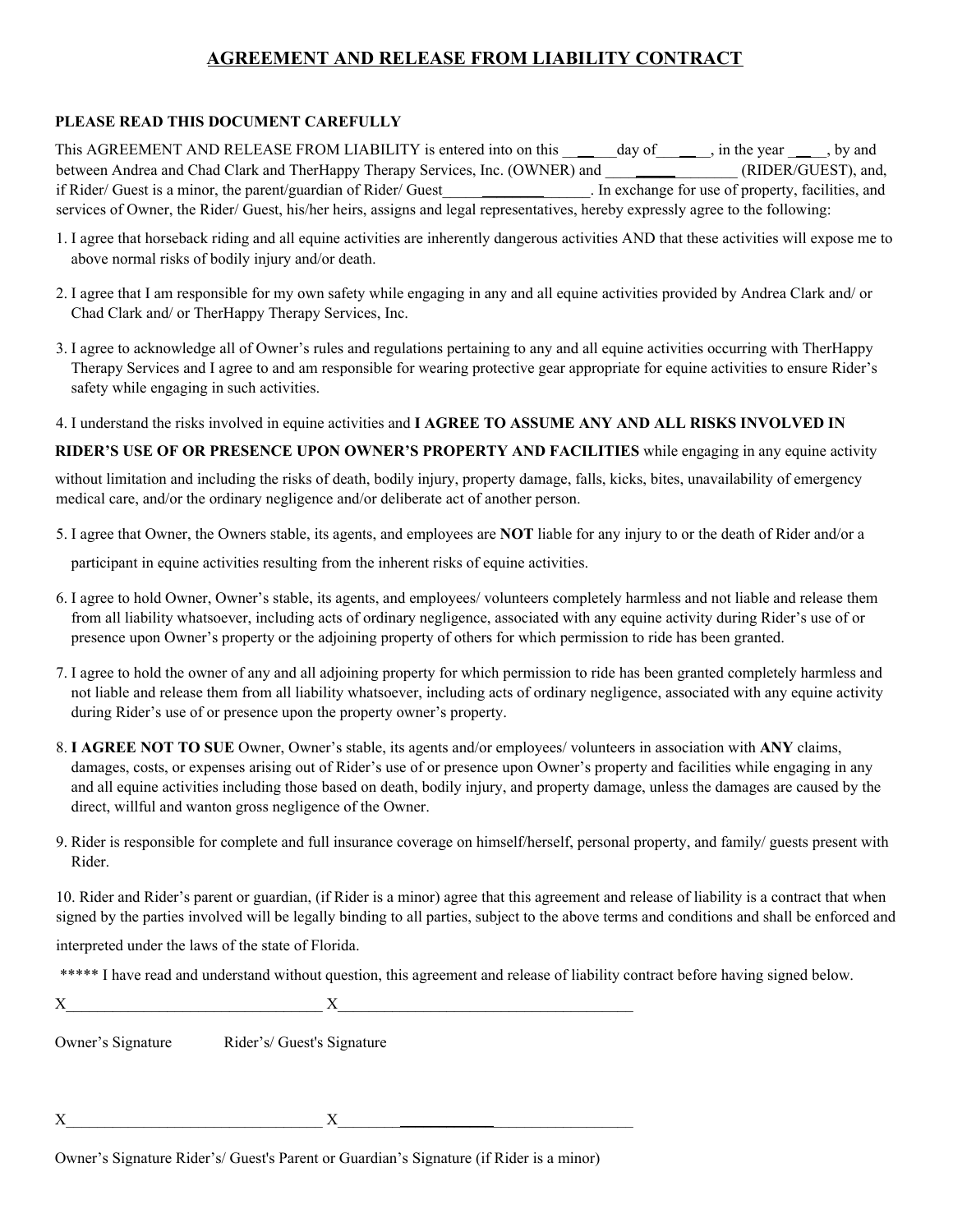

### **Cancellation / No Show Policy**

We understand that there are times when you must miss an appointment due to emergencies or obligations for work or family. However, when you do not call to cancel an appointment, you may be preventing another patient from getting much needed treatment.

Conversely, the situation may arise where another patient fails to cancel and we are unable to schedule you for a visit, due to a seemingly "full" appointment book.

If an appointment is not cancelled at least 24 hours in advance you will be charged a \$25 dollar fee; this will not be covered by your insurance company.

In order to maintain your child's regularly scheduled standing appointment time, please consider this standing appointment time when scheduling other appointments. It is not considered an excused absence if your child must miss their scheduled appointment time at TherHappy Therapy Services for another medical appointment. Please kindly schedule other appointments around your appointments at TherHappy Therapy Services. If a scheduling conflict with another appointment is unavoidable, then kindly give us ample notice to both reschedule your child and fill his / her appointment time with another child who is waiting for an appointment time.

Appointments that are canceled on the same day of service are excused from the \$25 missed appointment fee when provided with a doctor's note of excuse.

TherHappy Therapy Services is committed to providing all of our patients with exceptional care. When a patient cancels without giving enough notice, they prevent another patient from being seen.

Please call us at (727) 862-9101 or text us at (727) 510-1446 on the day prior to your scheduled appointment to notify us of any changes or cancellations. To cancel a Monday appointment, please call our office by 2:00 p.m. on Friday. If prior notification is not given, you will be charged \$25 for the missed appointment.

\_\_\_\_\_\_\_\_\_\_\_ \_\_\_\_\_\_\_\_\_\_\_\_\_\_\_\_\_\_\_\_\_\_\_\_\_\_\_\_\_\_\_\_\_\_ \_\_\_\_\_\_\_\_\_\_\_\_\_\_\_\_\_

Please sign below to consent to these terms.

Client Signature (Client's Parent/Guardian if under 18) Date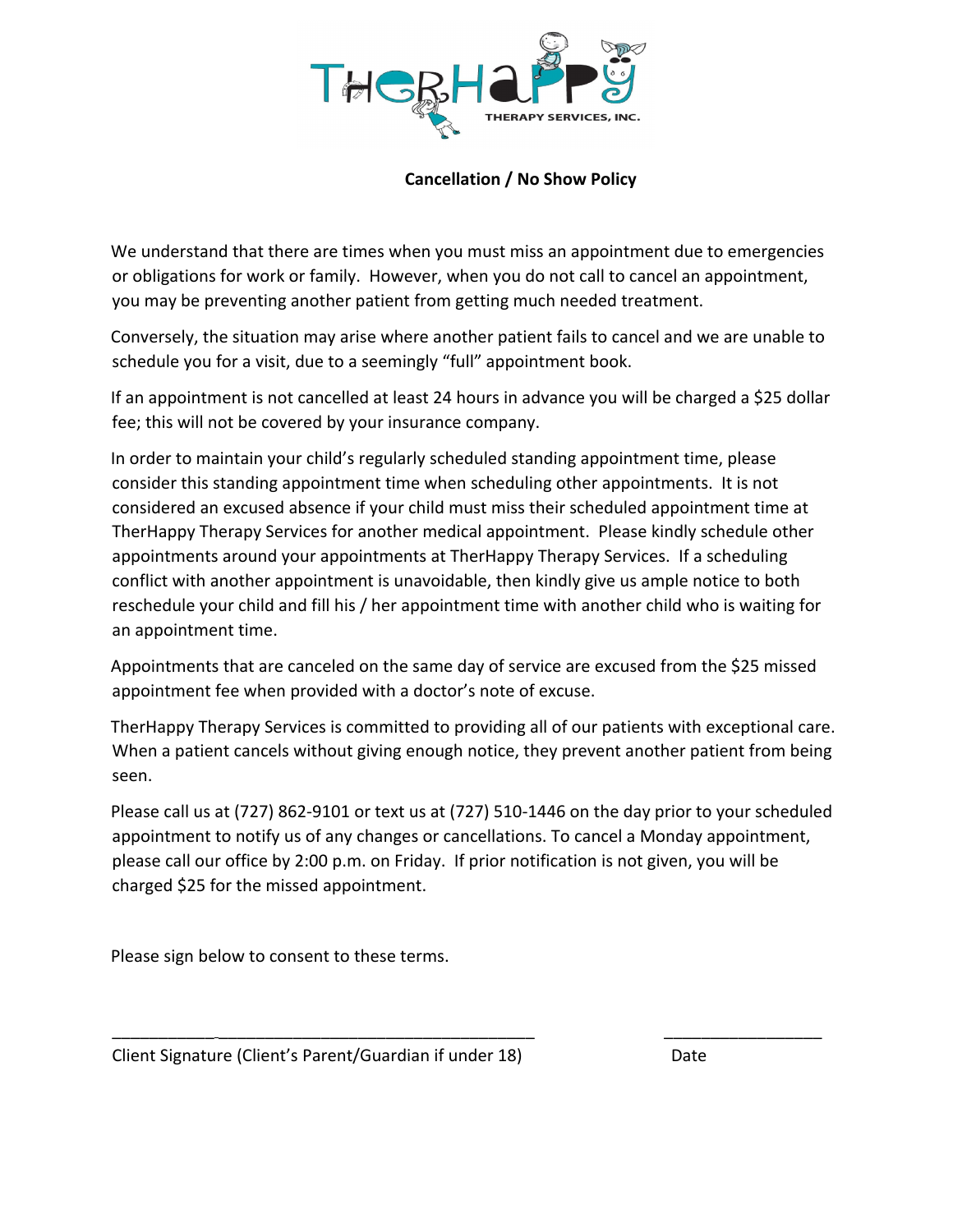

## Identifying and Family Information:

|                                                                     |     |                        |          | Daytime Phone: ___________________                                                                                                                                                                                                 |
|---------------------------------------------------------------------|-----|------------------------|----------|------------------------------------------------------------------------------------------------------------------------------------------------------------------------------------------------------------------------------------|
|                                                                     |     |                        |          |                                                                                                                                                                                                                                    |
|                                                                     |     |                        |          |                                                                                                                                                                                                                                    |
|                                                                     |     |                        |          |                                                                                                                                                                                                                                    |
|                                                                     |     |                        |          |                                                                                                                                                                                                                                    |
| Child Lives With (check one):                                       |     |                        |          |                                                                                                                                                                                                                                    |
| <b>Birth Parents</b>                                                |     | <b>Foster Parents</b>  |          | One Parent                                                                                                                                                                                                                         |
| <b>Adoptive Parents</b>                                             |     | Parent and Step-Parent |          | <b>Other Contract Contract Contract Contract Contract Contract Contract Contract Contract Contract Contract Contract Contract Contract Contract Contract Contract Contract Contract Contract Contract Contract Contract Contra</b> |
|                                                                     |     |                        |          |                                                                                                                                                                                                                                    |
| Other Children in the Family:                                       |     |                        |          |                                                                                                                                                                                                                                    |
| Name                                                                | Age | Sex                    | Grade    | Speech/Hearing Problems                                                                                                                                                                                                            |
|                                                                     |     |                        |          |                                                                                                                                                                                                                                    |
|                                                                     |     |                        |          |                                                                                                                                                                                                                                    |
|                                                                     |     |                        |          |                                                                                                                                                                                                                                    |
| Child's Race/Ethnic Group:                                          |     |                        |          |                                                                                                                                                                                                                                    |
| __ Caucasian, Non-Hispanic                                          |     |                        | Hispanic | African-American                                                                                                                                                                                                                   |
|                                                                     |     |                        |          |                                                                                                                                                                                                                                    |
| Na ve American                                                      |     |                        |          |                                                                                                                                                                                                                                    |
|                                                                     |     |                        |          |                                                                                                                                                                                                                                    |
| Is there a Language other than English spoken in the home? Yes _ No |     |                        |          |                                                                                                                                                                                                                                    |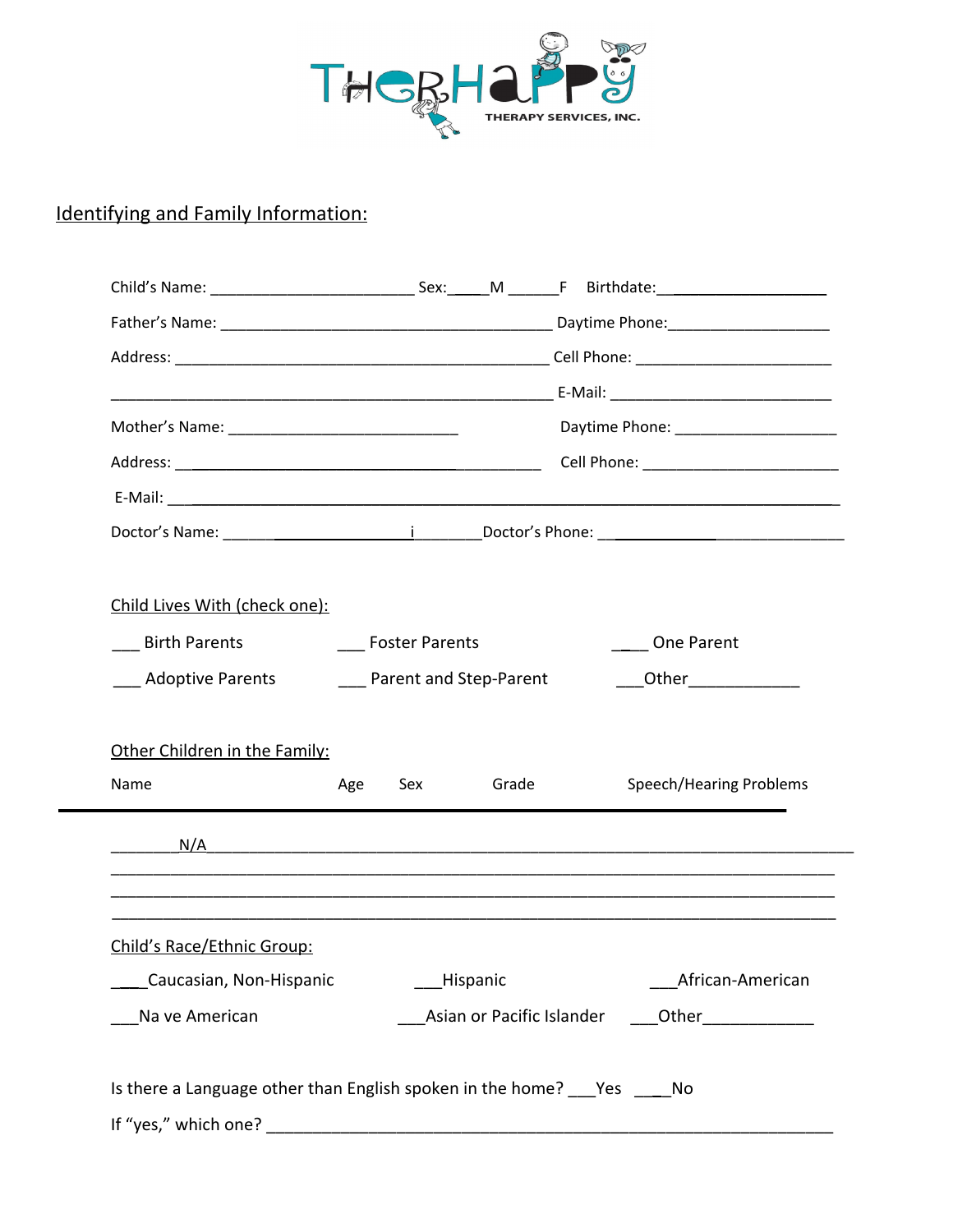| Does the child speak the language? _______Yes<br>– No                                                      |    |
|------------------------------------------------------------------------------------------------------------|----|
| Dos the child understand the language? Yes No                                                              |    |
|                                                                                                            |    |
|                                                                                                            |    |
|                                                                                                            |    |
| Speech-Language- Hearing                                                                                   |    |
| Do you feel that your child has a speech problem? ___ Yes _______ No                                       |    |
|                                                                                                            |    |
|                                                                                                            |    |
|                                                                                                            | Do |
| you feel that your child has a hearing problem? ___Yes _____No                                             |    |
|                                                                                                            |    |
| Has he/she ever had a speech evalua on/screening? ____Yes ___No                                            |    |
|                                                                                                            |    |
|                                                                                                            |    |
| Has your child ever had speech therapy? ______ Yes _____ No                                                |    |
| If "yes," where and when?                                                                                  |    |
|                                                                                                            |    |
| Has your child received any other evalua on or therapy (physical, counseling, occupa onal, vision, etc)?   |    |
| _ Yes No                                                                                                   |    |
| If "yes"" please describe:                                                                                 |    |
| Is your child aware of, or frustrated by, any speech or language difficulties? ___________________________ |    |
| What do you see as your child's most difficult problem in the home? ________________________________       |    |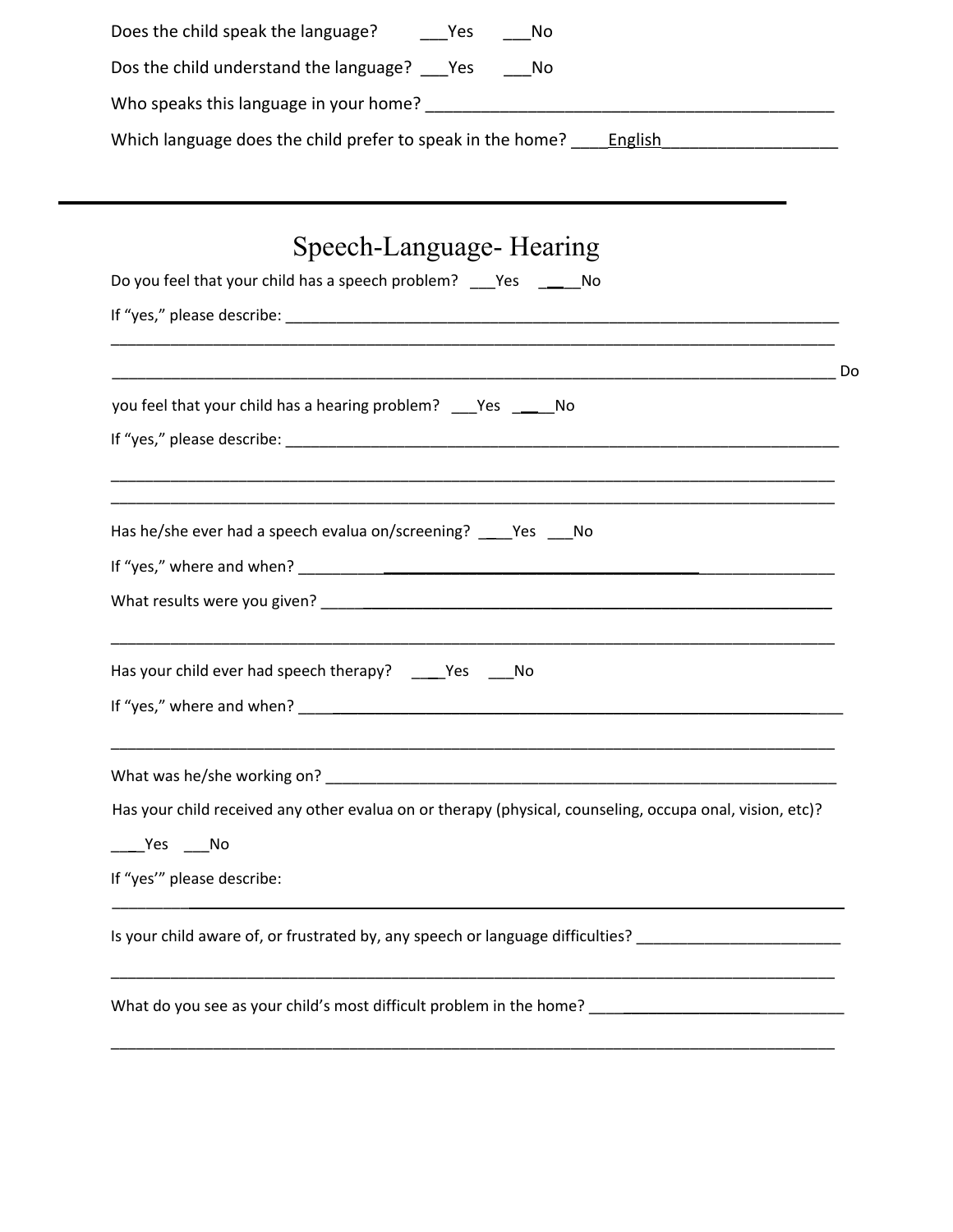# D evelopmental History

\_\_\_\_\_\_\_\_\_\_\_\_\_\_\_\_\_\_\_\_\_\_\_\_\_\_\_\_\_\_\_\_\_\_\_\_\_\_\_\_\_\_\_\_\_\_\_\_\_\_\_\_\_\_\_\_\_\_\_\_\_\_\_\_\_\_\_\_\_\_\_\_\_\_\_\_\_\_\_\_\_\_\_\_\_

\_\_\_\_\_\_\_\_\_\_\_\_\_\_\_\_\_\_\_\_\_\_\_\_\_\_\_\_\_\_\_\_\_\_\_\_\_\_\_\_\_\_\_\_\_\_\_\_\_\_\_\_\_\_\_\_\_\_\_\_\_\_\_\_\_\_\_\_\_\_\_\_\_\_\_\_\_\_\_\_\_\_\_\_\_

**Please tell us the approximate age that your child achieved the following developmental milestones:**

| sat alone              | grasped crayon/pencil    |
|------------------------|--------------------------|
| babbled                | said first words         |
| put two words together | spoke in short sentences |
| walked                 | toilet trained           |

**Does your child…**

\_\_\_\_\_\_\_Choke on foods or liquids

\_\_\_\_\_\_\_currently put toys/objects in his/her mouth

**\_\_\_\_\_\_\_\_brush his/her teeth or allow brushing** 

## Current Speech-Language-Hearing

**Does your child…**

**\_\_\_\_\_\_** Repeat sounds, words or phrases over and over?

\_\_\_\_\_\_ Understand what you are saying to them?

\_\_\_\_\_\_Retrieve or point to common objects upon request (ex. ball, cup, shoe)?

Follow simple direc ons (ex. "Shut the door." or "Get your shoes.")?

Respond correctly to "yes" or "no" ques ons?

Respond correctly to who/what / when/ where/ why ques ons?

Your child currently communicates using…

\_\_\_\_\_\_\_body language

\_\_\_\_\_\_\_sounds (vowels, grun ng)

\_\_\_\_\_\_\_words (shoe, doggy, up)

\_\_\_\_\_\_\_2 to 4 word sentences

**\_\_\_\_\_\_\_**sentences longer than 4 words

\_\_\_\_\_\_other \_\_\_\_\_\_\_\_\_\_\_\_\_\_\_\_\_\_\_\_\_\_\_\_\_\_\_\_\_\_\_\_\_\_\_\_\_\_\_\_\_\_\_\_\_\_\_\_\_\_\_\_\_\_\_\_\_\_\_\_\_\_\_\_\_\_\_\_\_\_\_\_\_\_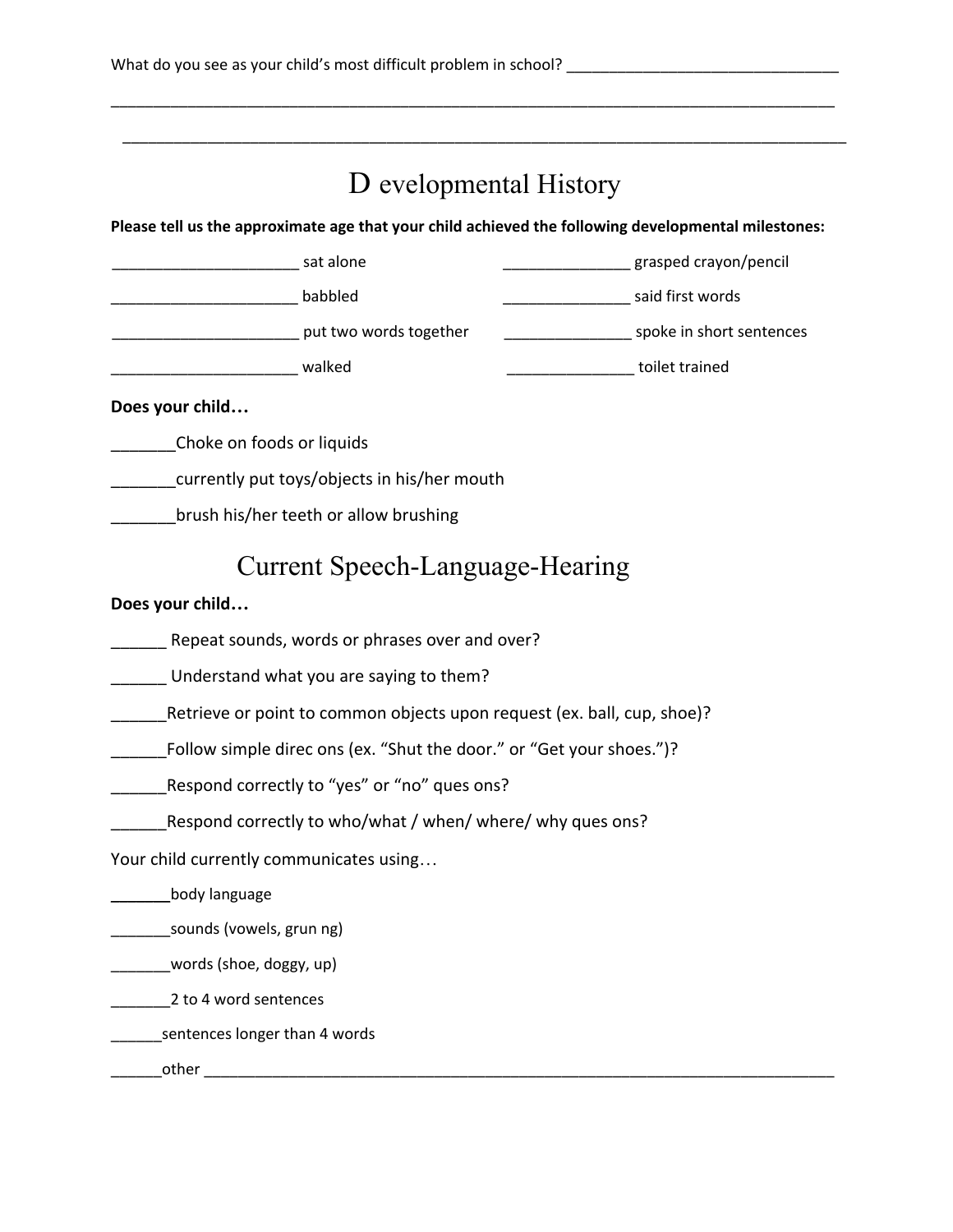**Behavioral Characteristics:** (Please check all that apply)

| cooperative                             | restless                        |
|-----------------------------------------|---------------------------------|
| attentive                               | poor eye contact                |
| willing to try new activities           | easily distracted/short a en on |
| plays alone for reasonable length of me | destruc ve/aggressive           |
| separation difficulties                 | withdrawn                       |
| easily frustrated/impulsive             | inappropriate behavior          |
| stubborn                                | self-abusive behavior           |

# **Birth History**

| Was there anything unusual about the pregnancy or the birth?<br>Yes No    |  |  |  |
|---------------------------------------------------------------------------|--|--|--|
|                                                                           |  |  |  |
|                                                                           |  |  |  |
| How old was the mother when the child was born? ____________              |  |  |  |
| Was the mother sick during the pregnancy? ______ Yes _____ No             |  |  |  |
|                                                                           |  |  |  |
|                                                                           |  |  |  |
| Did the child go home with his/her mother from the hospital?              |  |  |  |
| If the child stayed at the hospital, please tell us why and for how long? |  |  |  |

\_\_\_\_\_\_\_\_\_\_\_\_\_\_\_\_\_\_\_\_\_\_\_\_\_\_\_\_\_\_\_\_\_\_\_\_\_\_\_\_\_\_\_\_\_\_\_\_\_\_\_\_\_\_\_\_\_\_\_\_\_\_\_\_\_\_\_\_\_\_\_\_\_\_\_\_\_\_\_\_\_\_\_\_\_

# **Medical History**

**Has your child ever had any of the following?** ( Please check all that apply)

| adenoidectomy         | ear infections (how often?) | high fevers   |
|-----------------------|-----------------------------|---------------|
| allergies             | ear tubes                   | measles       |
| breathing difficuties | encephalitis                | meningitis    |
| chicken pox           | flu                         | mumps         |
| colds                 | head injury                 | scarlet fever |